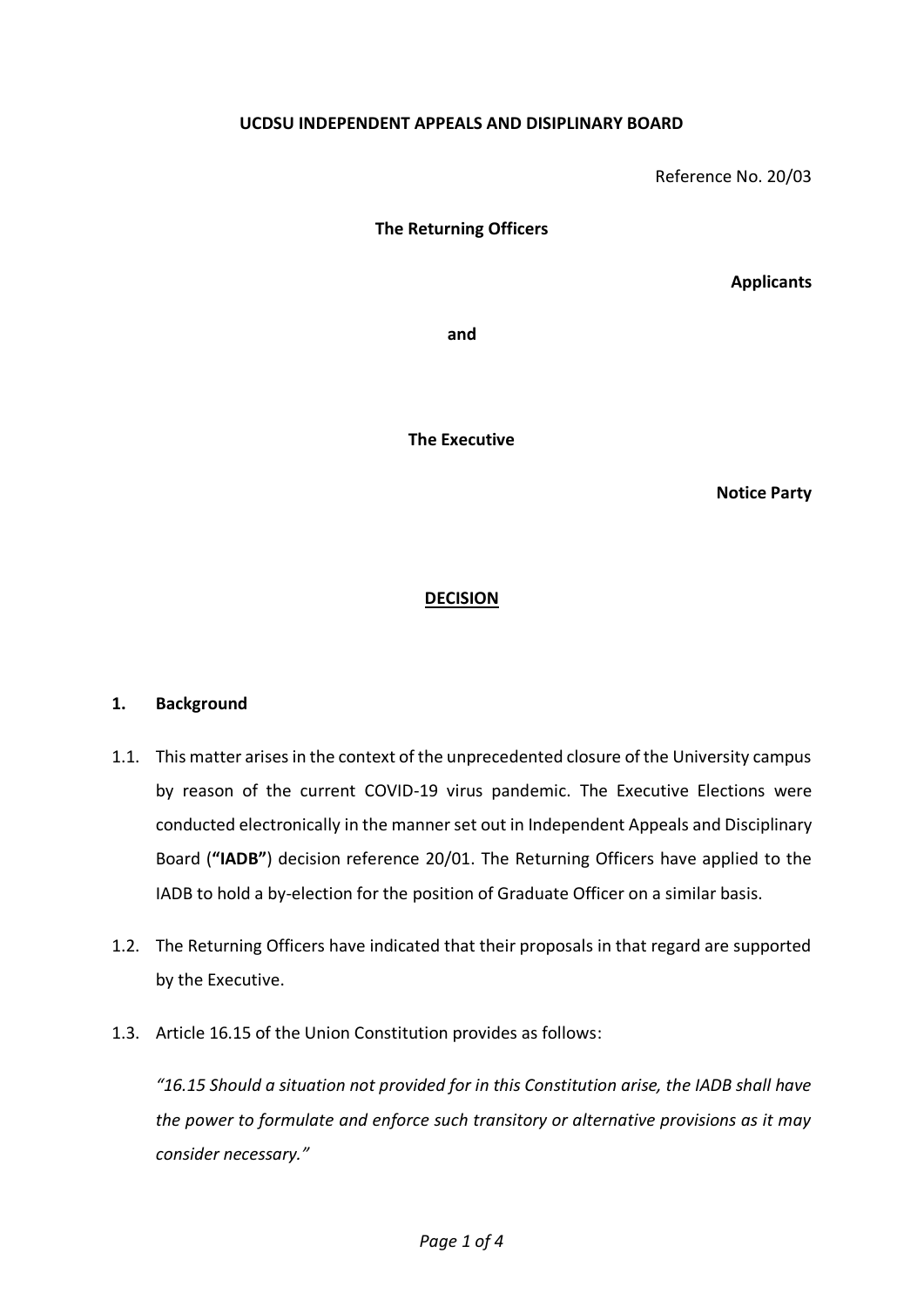1.4. Article 19.4 provides as follows:

*"19.4 Where a position is unfilled, it shall be filled by the holding of a by-election held before the end of the second semester. If the position remains unfilled thereafter, it shall be filled by Council from amongst its membership at the earliest practicable opportunity."*

1.5. Article 19.8 provides as follows:

*"19.8 The electorate for the position of Graduate Officer shall be defined as all members eligible be nominated for the position of Graduate Officer as set out in Article 19.7 together with members in their final year of study of an undergraduate degree programme of the University.* 

*19.8.1 Where it is not reasonably possible for the Returning Officers to ascertain from the electoral list if a specific group of students are in their final year of study of a relevant programme, the phrase 'final year of study' shall read 'final stage' for the purpose of Article 19.8 in respect of that specific group of students."*

1.6. Article 18.3.2 provides as follows:

*"18.3.2 Nothing in this Constitution shall prevent the possibility of online or electronic voting. Where the Returning Officers propose to use online or electronic voting in an election or referendum, they may only do so with the consent of both the Executive and Council, each acting by a two-thirds majority. The IADB may overturn a decision to use online or electronic voting at least one week prior to the primary polling date of the relevant election or referendum if the IADB has a significant concern in relation to the security, integrity or accuracy of the proposed online or electronic voting."*

## **2. Decision**

2.1. The IADB met by way of electronic communication as permitted by Article 16.9 and, having noted the Executive's agreement with the proposals made by the Returning Officers, decided to put in place the following transitory or alternative provisions pursuant to Article 16.15: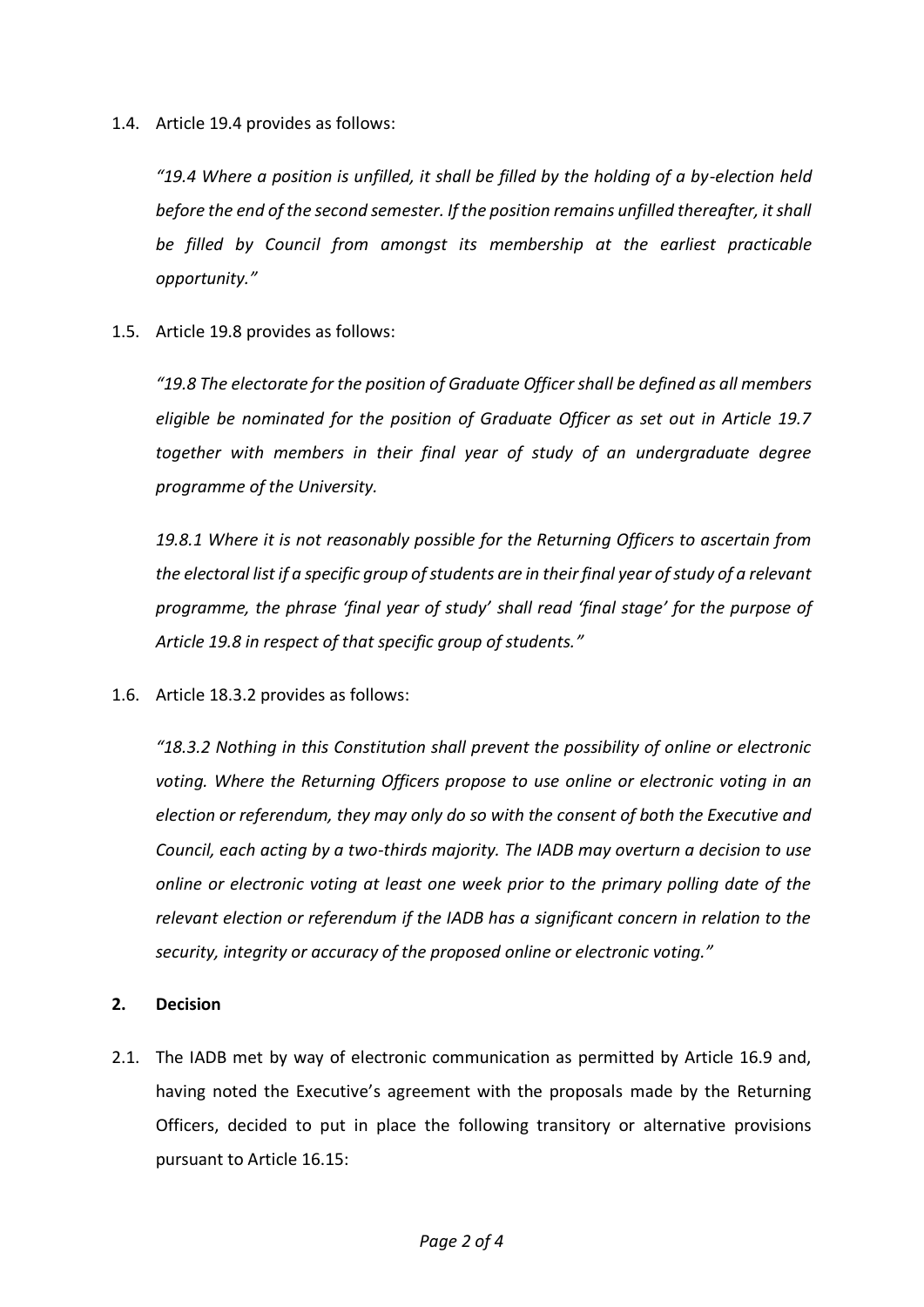- (a) That the IADB approves the decision of the Returning Officers to hold the Graduate Officer by-election by way of online or electronic voting.
- (b) That the approval of Council required for the implementation of online or electronic voting may be dispensed with in circumstances where the Executive Elections were conducted in that manner.
- (c) That the Returning Officers may dispense with any formal or other requirements of the Constitution where they consider this to be appropriate and necessary for the conduct of the Graduate Officer by-election without further formal approval of the IADB, although the Chair of the IADB should be appraised of any significant instances where this dispensation is invoked. The Returning Officers may dispense with the narrowing of the electorate for this by-election required by Article 19.8.
- (d) That (c) above shall be subject to candidates being required to receive a number of nominations (not less than 2) set by the Returning Officers. These nominations may be made by way of email to the Union Returning Officer. The Union Returning Officer shall inform candidates at regular intervals of the number of nominations they have received and the further number that they require.
- (e) That the Returning Officers may hold voting in the Graduate Officer by-election on such date or dates as they consider appropriate, having consulted with the President, including a date or dates outside of university teaching term.
- (f) In the event that only one person is validly nominated, the Returning Officers may at their discretion deem that candidate elected without holding an election between that person and "Re-open Nominations" as provided for in Article 19.2.
- (g) The opening of nominations for the Graduate Officer by-election shall be notified to members and/or advertised in such manner as the Returning Officers consider appropriate.
- (h) That the holding of the election of Campaign Coordinators and any other elections which had been due to take place be further postponed until after the announcement of the results of the Graduate Officer by-election. The IADB will